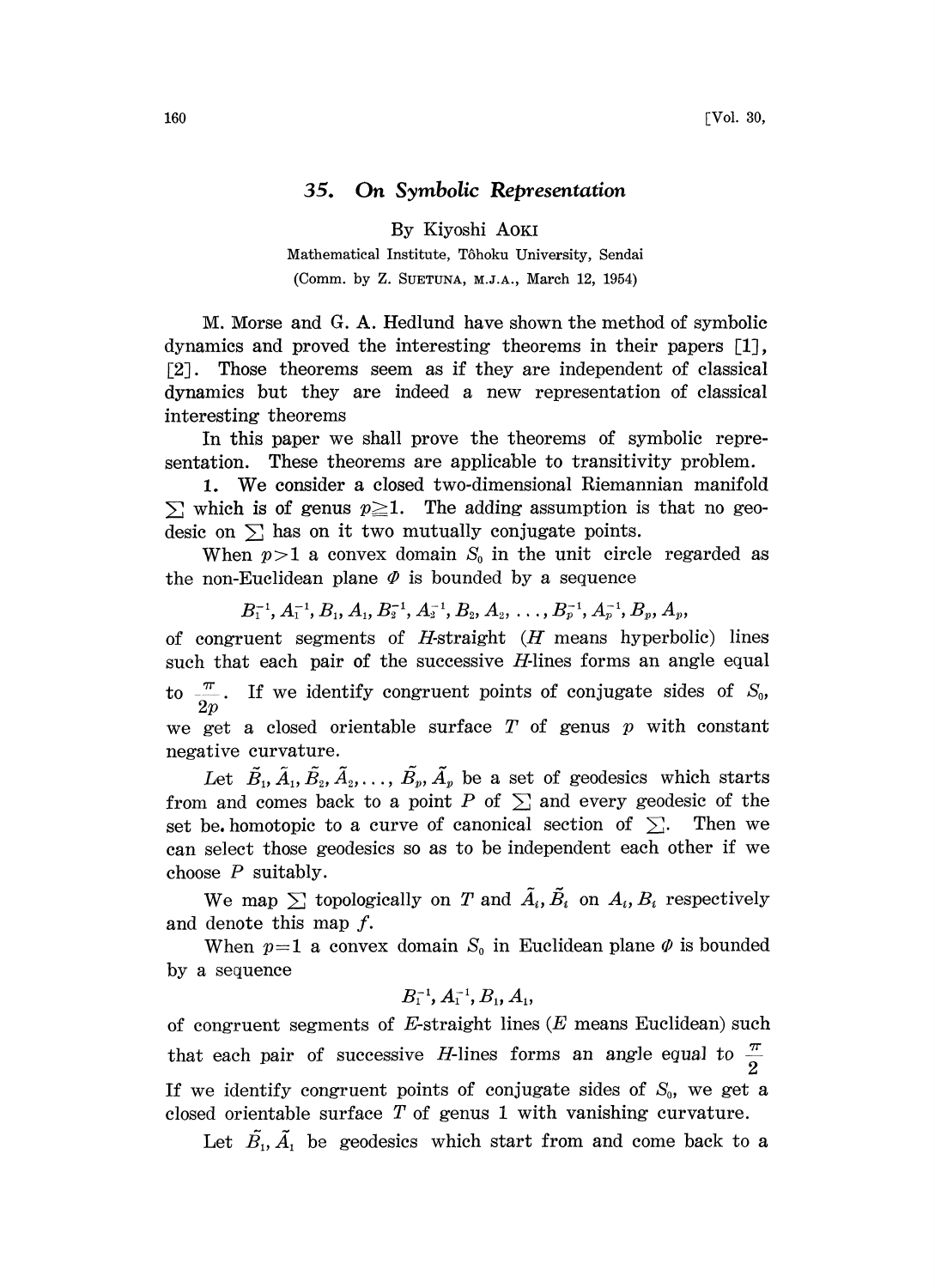point P of  $\Sigma$  and each geodesic be homotopic to a curve of a canonical section of  $\Sigma$  Then we can select those geodesics so as to be independent each other if we choose P suitably We map  $\Sigma$ topologically on T and  $\tilde{A}_1$ ,  $\tilde{B}_1$  on  $A_1$ ,  $B_1$  respectively and denote this map  $f$ .

In general we consider the *H*-straight segments which pass from an interior point of  $S_0$  to an interior point of  $B_i^{-1}, A_i^{-1}, B_i, A_i$  (1=1, 2, 3, ..., p) and we denote those  $a_i, b_i^{-1}, a_i^{-1}, b_i$  respectively. Then  $f^{-1}$  $(a_i)$ ,  $f^{-1}(b_i^{-1})$ ,  $f^{-1}(a_i^{-1})$ ,  $f^{-1}(b_i)$  will be denoted as  $\tilde{a}_i, \tilde{b}_i^{-1}, \tilde{a}_i^{-1}, \tilde{b}_i$  respectively.

We prepare some definitions.

**Definition 1.1.** We shall call the curves on  $T$  which are images of geodesics on  $\Sigma$  as geodesics on T.

**Definition 1.2.** A geodesic segment  $h$  will be said to be of class A if h on  $\Sigma$  is at least as short as any other rectifiable curve joining h's end points and capable of being continuously deformed on  $\Sigma$  into h, without moving its end points. The image of geodesic which is of class A on  $\sum$  by f is called as geodesic of class A.

An unending geodesic (on  $\Sigma$  or T) will be said to be of class A if each of its finite segments is of class A.

**Definition 1.3.** Two unending curves on  $\varPhi$  will be said to be of the same type if there exists positive constant  $C$  such that every point of either curve lies in H-distance less than C from some point of the other.

Two unending curves on  $\Sigma$  will be said to be of the same type if there exists at least a pair of the same types in those images by  $f$ .

**Definition 1.4.** We shall say that  $\Sigma$  satisfies the hypothesis of unicity if there is only one geodesic of class  $A$  whose image on S is of the type of each *H*-straight line when  $p>1$  or *E*-straight line when  $p=1$ .

**Definition 1.5.** Geodesic on  $\Sigma$  will be said to be regular relative to P when it does not pass a common point P of  $\tilde{B_i}$  and  $\tilde{A_i}$ . Geodesic on  $\sum$  which contains  $\tilde{A}_i$  or  $\tilde{B}_i$  for some i will be called to be special geodesic relative to  $P$ . The image of regular, special geodesic relative to P by f will be called also regular, special geodesie.

2. Let  $\theta_1, \theta_2, \ldots, \theta_{4p}$  be the angles made by the successive two of  $\tilde{B}_1^{-1}, \tilde{A}_1^{-1}, \tilde{B}_1, \tilde{A}_1, \ldots, \tilde{B}_p^{-1}, \tilde{A}_p^{-1}, \tilde{B}_p, \tilde{A}_p, \tilde{B}_1^{-1}$ , respectively. These angles arrange around P on  $\sum$  in order of  $\theta_3$ ,  $\theta_2$ ,  $\theta_1$ ,  $\theta_4$ ,  $\theta_7$ ,  $\theta_6$ ,  $\theta_5$ ,  $\theta_8$ ,  $\ldots, \theta_{4p-1}, \theta_{4p-2}, \theta_{4p-3}, \theta_{4p}, \theta_3, \theta_2, \ldots$  and their sums of the successive 4p angles are  $2\pi$ . We assume that the sum from the *i*-th angle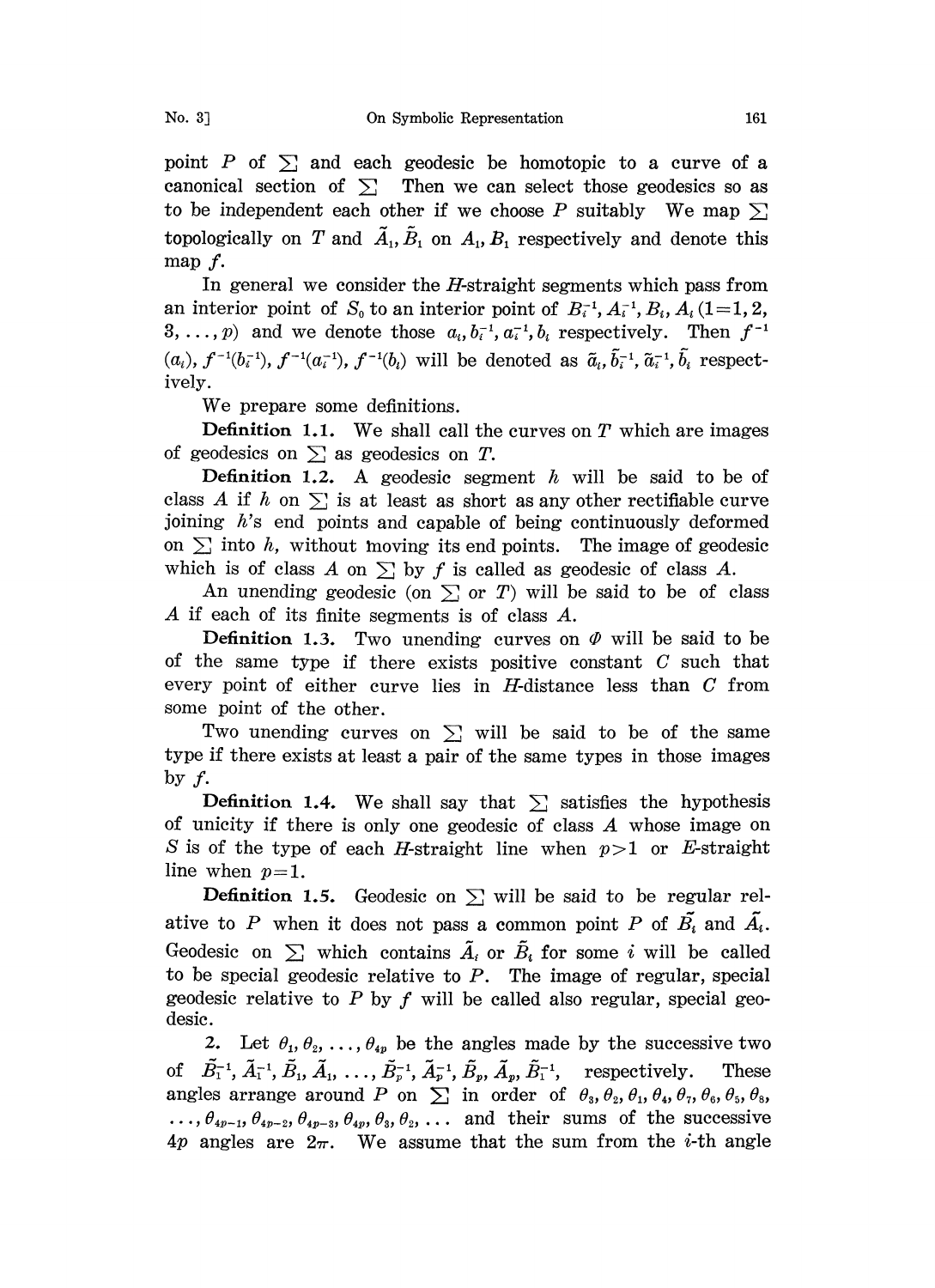to the  $(i+r_i-3)$ -th angle is not greater than  $\pi$  and the sum from the *i*-th angle to the  $(i+r_i-2)$ -th angle is greater than  $\pi$ .  $r_i$  is constant depending upon  $P$  and  $i$  only.

Definition 2.1. A symbolic sequence (cf. Morse-Hedlund [1], [2]) will be called regular when it satisfies the following conditions:

- 1) No element (generator) immediately follows its inverse.
- 2) Subblock of length  $r_i$  or greater than  $r_i$  beginning from i-th symbol of

$$
a_1b_1a_1^{-1}b_1^{-1}a_2b_2a_2^{-1}b_2^{-1}\ldots a_pb_pa_p^{-1}b_p^{-1}a_1b_1\ldots
$$

does not exist.

The proof of the following theorem depends on the proof of Morse's theorem.  $(Cf.$  Morse  $[1].$ 

Theorem 1. If there be given any regular geodesic relative to P on  $\Sigma$ , there exists one, and only one unending regular sequence whose generating symbols are  $\tilde{a}_i$ ,  $\tilde{b}_i$ ,  $\tilde{a}_i^{-1}$ ,  $\tilde{b}_i^{-1}$ .

**Proof.** Let g be a regular geodesic relative to P on  $\Sigma$ . Then  $f(g)$  is regular on  $\varPhi$ , and  $f(g)$  does not pass  $f(P)$ . Therefore  $f(g)$ crosses the interior point of sides of  $S_0$ . As  $\varPhi$  is a universal covering space of  $S_0$ ,  $f(g)$  crosses the interior point of the sides which are images of the sides of  $S_0$  by the transformation of G, where G is Fuchsian group for  $p > 1$ , and analogous group for  $p=1$ . (Cf. Ford  $\lceil 1 \rceil$ .)

Hence  $f(g)$  is corresponded by an unending symbolic sequence whose generators are  $b_i$ ,  $a_i$ ,  $b_i^{-1}$ ,  $a_i^{-1}$ . So g is corresponded by an analogous sequence whose generators are  $\tilde{b}_i$ ,  $\tilde{a}_i$ ,  $\tilde{b}_i^{-1}$ ,  $\tilde{a}_i^{-1}$ . This correspondence is induced by map  $f$ .

As  $\Sigma$  satisfies the condition that no geodesic on  $\Sigma$  has on it two mutually conjugate points,  $g$  is of class  $A$ . (Cf. Morse-Hedlund [3].) Then  $f(g)$  is of class A and it does not happen to enter into the image of  $S_0$  from one side and immediately goes out from the same one. As  $f$  is topological,  $g$  satisfies the similar condition. Hence a symbol and its successor are not inverse in symbolic sequence corresponding to g. As g is of class A, any segment  $f(g)$ lies on convex domain of  $\varphi$ , where convex is used by the method of geodesic of Definition 1.1. Therefore there is not a subblock from the *i*-th symbol to the  $(i + r_i-1)$ -th symbol of

$$
\tilde{a}_1\tilde{b}_1\tilde{a}_1^{-1}\tilde{b}_1^{-1}\dots \tilde{a}_p\tilde{b}_p\tilde{a}_p^{-1}\tilde{b}_p^{-1}\tilde{a}_1\tilde{b}_1\dots,
$$

because of the assumption of the interior angles of  $f^{-1}(S_0)$ . Then the second condition of the regular sequence is satisfied.

Theorem 2. If there be given any unending regular sequence whose generating symbols are  $\tilde{a}_i$ ,  $\tilde{b}_i$ ,  $\tilde{a}_i^{-1}$ ,  $\tilde{b}_i^{-1}$ , there exists at least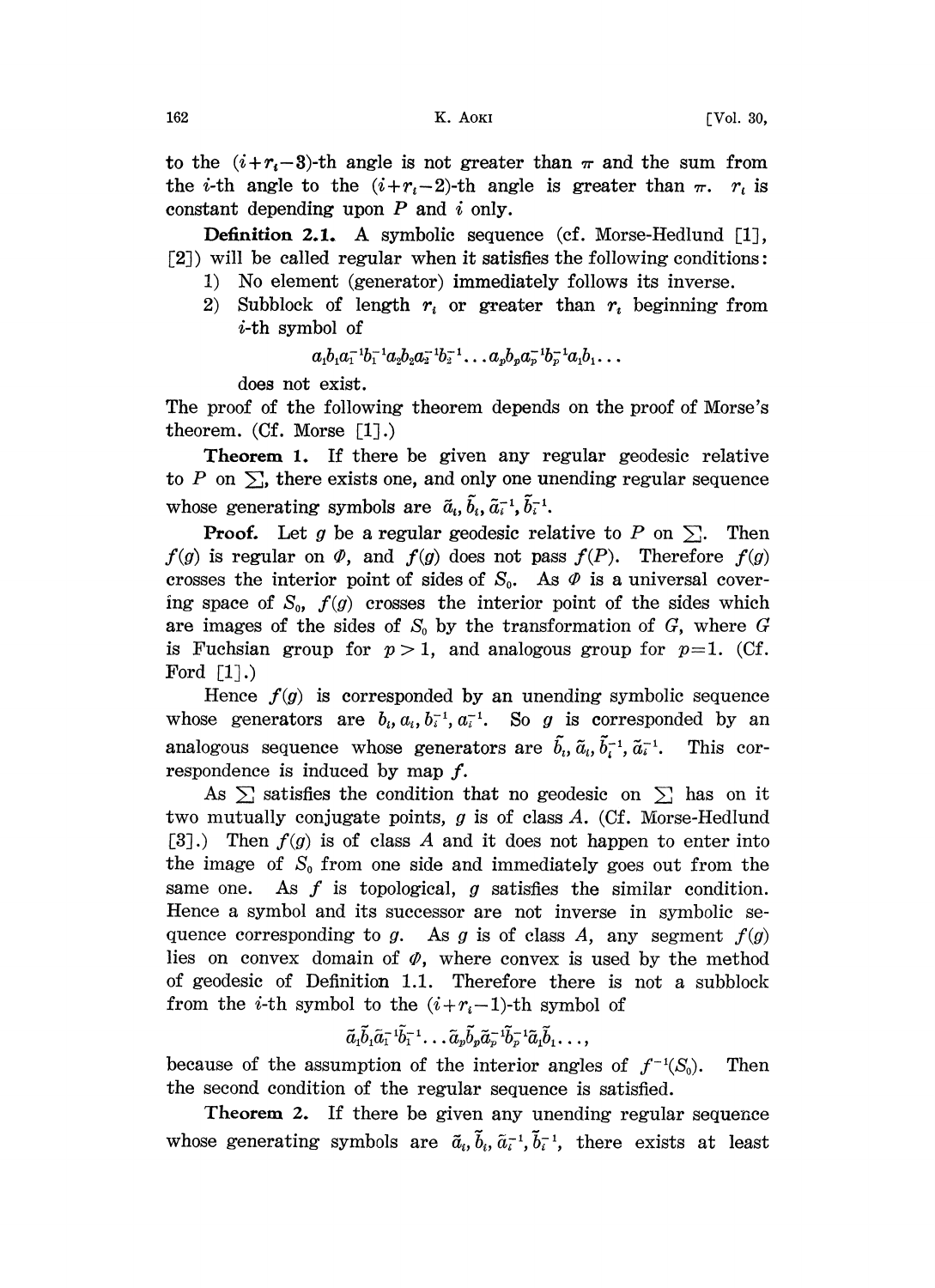one geodesic which corresponds to the given regular sequence.

Proof. An unending regular sequence

 $\ldots h_{-2}h_{-1}h_0h_1h_2\ldots$ 

having the generating symbols  $\tilde{a}_i$ ,  $\tilde{b}_i$ ,  $\tilde{a}_i^{-1}$ ,  $\tilde{b}_i^{-1}$ , determines an unending linear set L of the image of  $S_0$ . As the first condition of the regular sequence is satisfied, the image of  $S_0$  is not used twice. If we take care of the second condition of the regular sequence and the conditions of interior angles of  $f^{-1}(S_0)$ , L determines the convex domain (by the method of geodesic of Definition 1.1). When  $L$  is represented by

$$
(1) \qquad \qquad \ldots S_{-2} S_{-1} S_0 S_1 S_2 \ldots
$$

we denote  $g_n$  the geodesic segment which passes from an interior point of  $S_{-n}$  to an interior point of  $S_n$  lying on (1).

It is evident that there is such a geodesic segment. We denote by  $e_n$  a line element which lies on  $S_0$  and  $g_n$ . The set of  $e_n$ has a limit element e. I will show that geodesic  $g^*$  determined by e has a point on each  $S_i$  of (1). Let r be any positive integer. For an integer  $n > r$  the portion of  $g_n$  in

( 2 )  $S_{-r}S_{-r+1}\dots S_{-2}S_{-1}S_0S_1S_2\dots S_{r-1}S_r$ 

is less in length than some fixed quantity independent of  $n$ . A finite segment of a geodesic varies continuously with its initial element. It follows that  $g^*$  possesses a finite segment  $g^*$  which has a point in each  $S_i$  of (2) and is wholly contained in (2). From the fact that  $g_r^*$  has a point in each  $S_i$  in (2), we may conclude that  $g^*$  has a point in each  $S_i$  in (1). For r sufficiently large, any given segment of  $g^*$  that begins with a point of  $S_0$ , is included in one of the two portions into which  $g_r^*$  is divided by those points. Thus every point of  $g^*$  lies on some segment  $g^*_r$ . Every point of  $g^*_r$  and hence every point of  $g^*$  lies in the given linear set.  $g^*$  is not special and does not pass  $f(P)$ . Then  $g^*$  is a regular geodesic Now I assume that a geodesic on  $\Sigma$  satisfies the condition of uniform instability. (Cf. Morse  $[2]$ .) Then we know the following Morse's theorem.

**Theorem 3.** If a geodesic on  $\Sigma$  satisfies the condition of uniform instability, it satisfies the hypothesis of unicity. When we consider theorems <sup>1</sup> and 2, we take care of the assumption and the conclusion of theorem 3. Then we can prove the following theorem easily, whose genus is  $p>1$ .

**Theorem 4.** If a geodesic on  $\Sigma$  satisfies the condition of uniform instability, there is one-to-one correspondence between the set of all regular geodesics relative to some fixed point P on  $\Sigma$